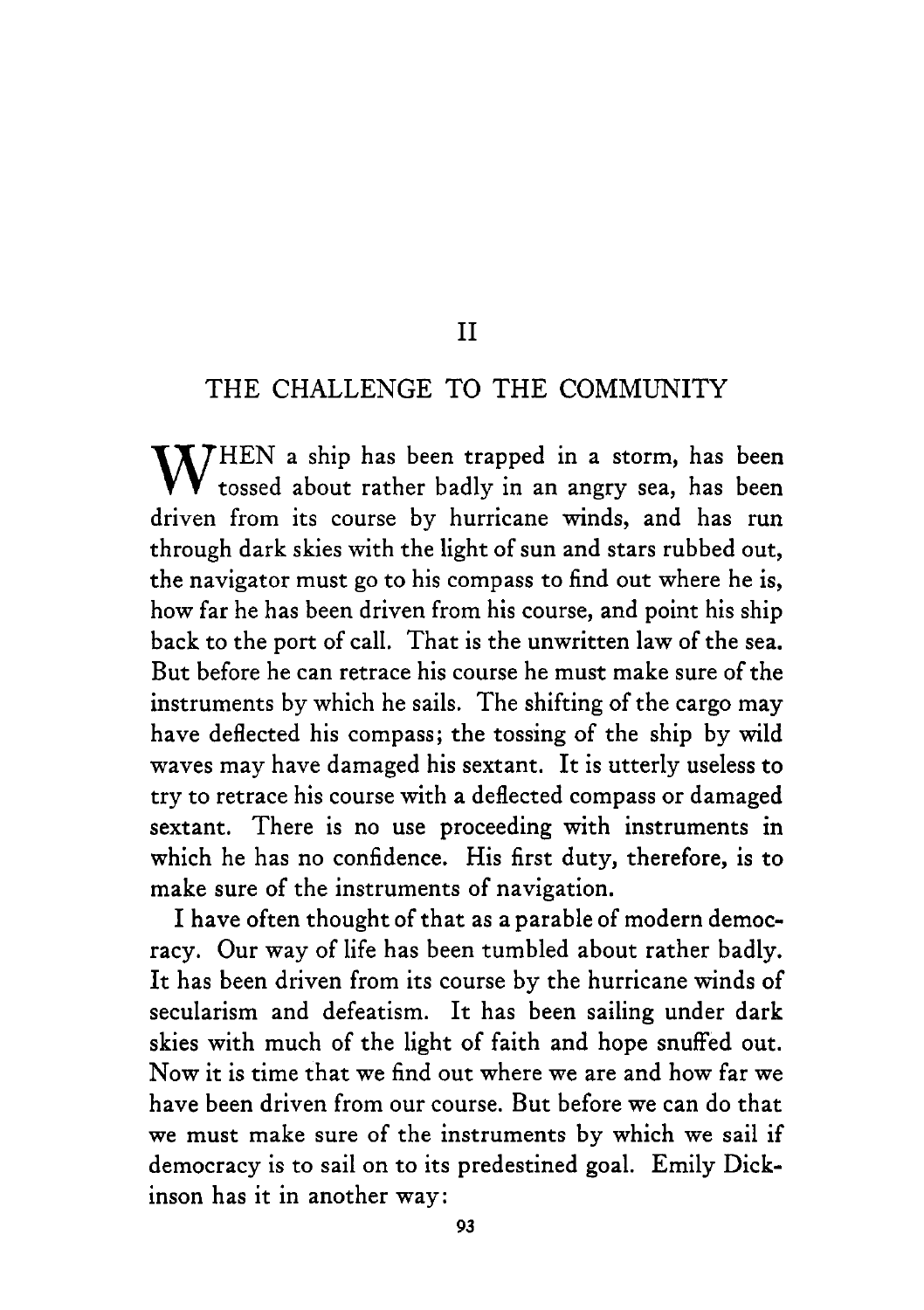Will there really be a morning? Is there such a thing as day? Could I see it from the mountains If I were **as** tall as they?

Has it feet like water-lilies? Has it feathers like a bird? Is it brought from famous countries Of which I have never heard?

Oh, some scholar! Oh, some sailor! Oh, some wise man from the skies! Please to tell *a* little pilgrim Where the place called morning lies!

Now the instruments of navigation of democracy are threefold, for democracy rests upon three simple facts : what a man thinks of himself, what a man thinks of others, and what a man thinks of God. I have pointed out that these same three principles are vital and fundamental to the Christian religion. He who is motivated by Christian faith can look within himself and say, "I am a child of God"; he can look out upon the world and say, "We are brothers"; and he can **look** up to God and say, "Father."

Wickham Steed has written an introduction to Count Coudenhove-Kalergi's book entitled, *The Totalitarian State Against Man.* In that introduction are these magnificent words with which I want to turn from that first consideration: "We know only that in the end the immortal spirit of man will break the fetters which modern tyrants and their dupes seek to rivet upon it, and will once again escape from its gaolers. Meantime the fight against the totalitarian state, with its ideals of enforced 'like-mindedness' among the sons of men, is a (holy) war for the freedom of the human **soul.**  That fight must go on till Kipling's vision comes true."

And **so,** when the world is asleep, and there seems no hope of her waking Out of some long, bad dream that makes her mutter and moan, Suddenly all men arise to the noise of fetters breaking, And every man smiles at his neighbor, and tells him his soul is his **own.**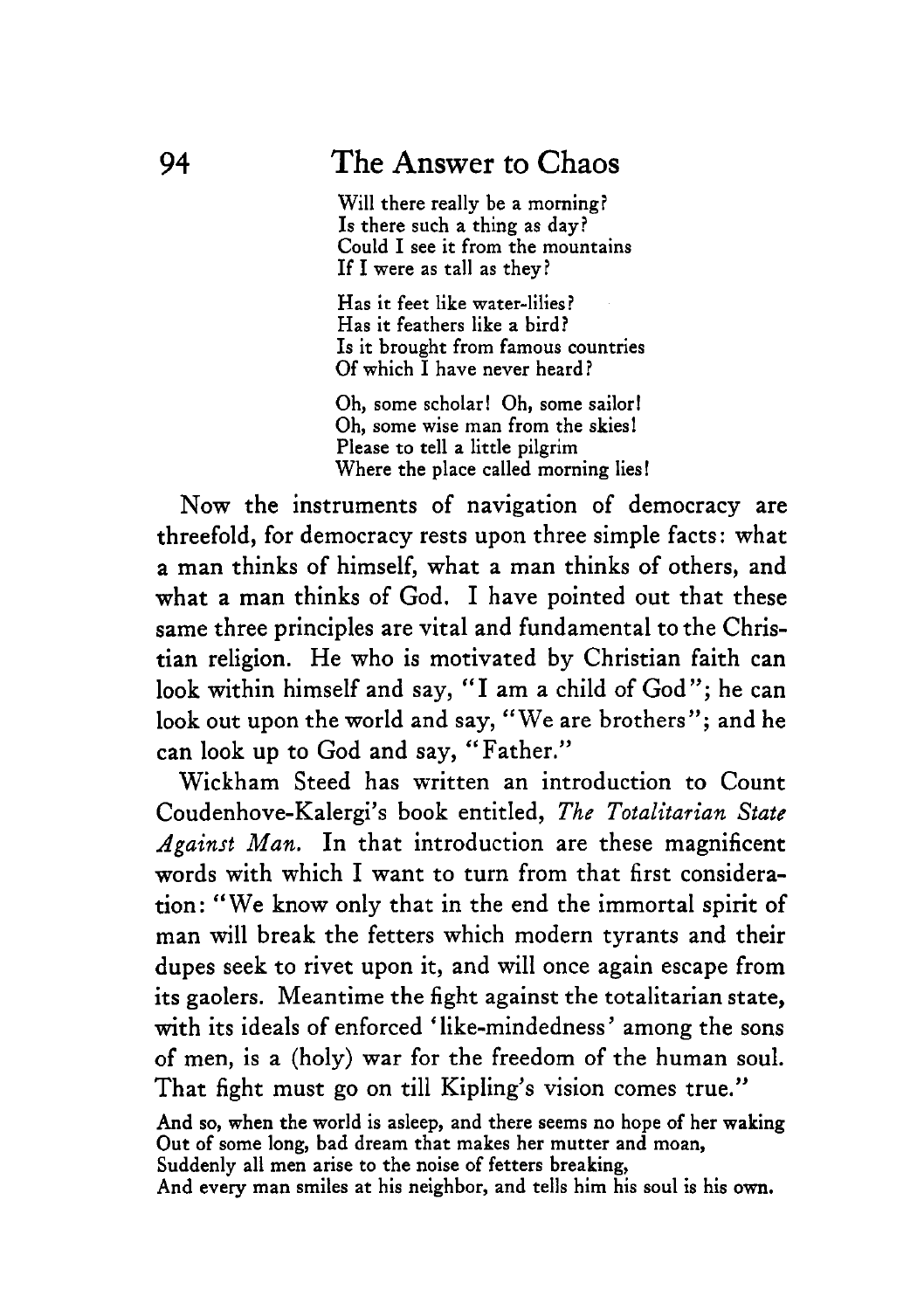In my first lecture I tried to say something about the attitudes of totalitarianism, democracy, and Christianity toward the individual. No one can question how sharp is the cleavage, and how deep, which separates democracy and Christianity from the Axis philosophy in the matter of personal worth. In the latter all expressions of the individual are controlled and coerced, indeed it is not even recognized as having worth; while democracy exalts personality and offers it freedom of expression.

In this lecture I would like to point out the significance of this second postulate of the Christian faith which democracy shares with it: its attitude to the community. What, then, is the Christian conception of the community, how does that differ from totalitarianism, and how can it strengthen contemporary democracy?

The Axis philosophy known as totalitarianism is constantly emphasizing the new world it is proposing to build. It has dedicated itself to the supreme task of setting up a new order. It proposes to rub out what has gone before as unworthy and inadequate. **A** whole new scheme for life and for mankind is to be put into operation. It plans new attitudes to society, new attitudes to family life, new moral values, new concepts of religion, and new attitudes to economics. It makes no attempt to hide the fact that a new way of life is to come to pass. It is a crusade.

There is, however, nothing new in this claim to a new order. Long ago there came One to this earth who also said He would bring to pass a new heaven and a new earth. The Christian religion also makes the claim and guarantees to set up a different scheme of things. It, too, proposes to build a new world-a world without pain, without panic, and without disease. It crusades for an age in which childhood shall not be forgotten, womanhood not neglected, and old age not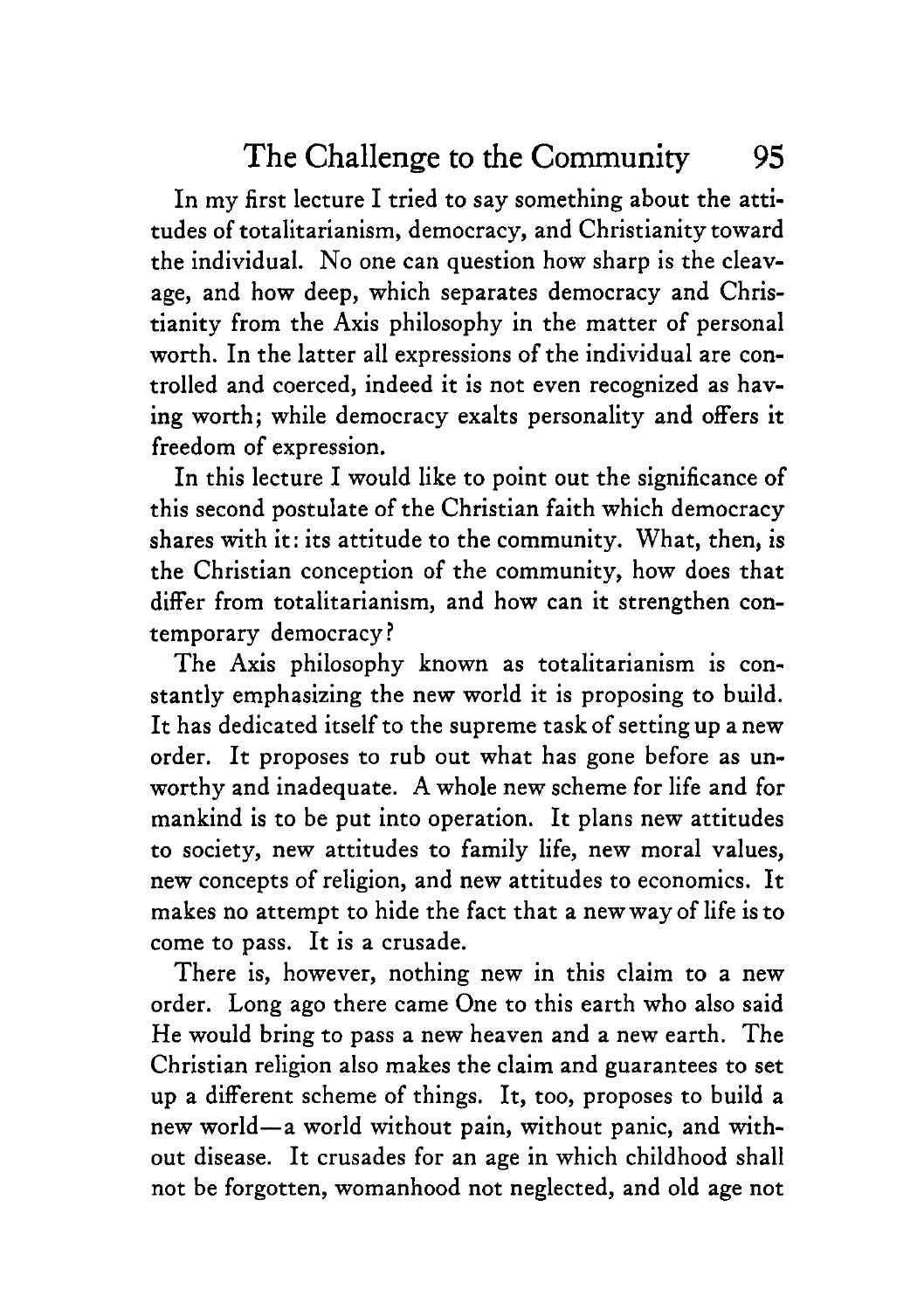abandoned. It works for a day in which man's inhumanity to man shall be eclipsed by the finer philosophy that we are our brother's keeper. It promises a world without hate and hunger; without bitterness and strife; in which men shall live together for the common good; a world in which instruments of torture and war shall be beaten into instruments of agriculture and peace. **All** this and infinitely more is implied when we pray, "Thy Kingdom come.'' When totalitarianism announces that for the first time a new order is promised we can answer with the claim that the vision of a new heaven and a new earth was given long centuries ago.

But the striking contrast between totalitarianism and Christianity is found in the methods they employ to set up that new order. When you inquire what is the totalitarian conception of the community, you see at once the revolting aspects of this impossible and intolerant philosophy. It proposes to set up a new world by ruthlessness and revenge, by the weapons of intrigue and intolerance, by cultivating bitterness and distrust. In that philosophy there is room only for one race or one class or one section of society. You hear Hitler say to Rauschning, as quoted in *The Yoice* of *Destruction* (pp. 81, *83):* "The world can only be ruled by fear." Haven't you ever seen a crowd collecting to watch a street ;< brawl ? *Brutality is respected.* Brutality and physical strength. The plain man in the street respects nothing but brutal strength and ruthlessness--women, too, for that matter, women and children. The people need wholesome fear." Rauschning states that envy, primitive rage, and the craving for power were the wisdom that Hitler gave his followers along their political path (p. go). Or this word of a Nazi spokesman: "There will be a *Herren* class. There will be the great mass of the anonymous, the serving collective, the eternally disfranchised, no matter whether they were once mem-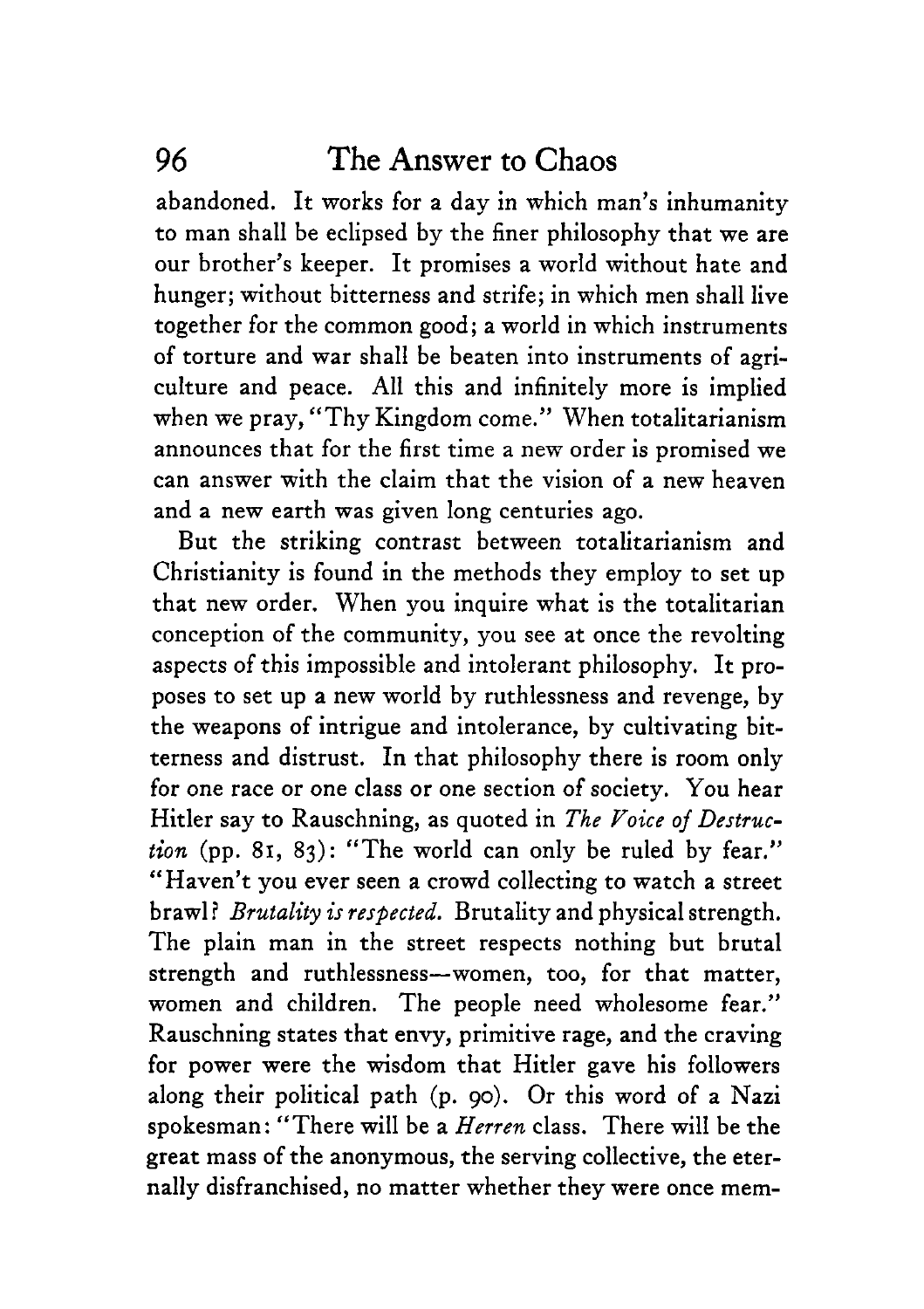bers of the old bourgeoisie, the big land-owning class, the working class, or the artisans. Nor will their financial or previous social position be of the slightest importance. These preposterous differences will have been liquidated in a single revolutionary process. But beneath them there will still be the class of subject alien races; we need not hesitate to call them the modern slave class.

We will introduce in our new 'living space' completely **'6** new methods. All soil and industrial property of inhabitants of non-German origin will be confiscated without exception and distributed primarily among the worthy members of the party and soldiers who were accorded honors for bravery in this war. Thus, a new aristocracy of German masters *(Herrenoolk)* will be created. This aristocracy will have slaves assigned to it, these slaves to be their property and to consist of landless, non-German nationals.

"Please do not interpret the word 'slaves' as a parable or as a rhetorical term; we actually have in mind a modern form of medieval slavery which we must and will introduce because we urgently need it in order to fulfill our great tasks. These slaves will by no means be denied the blessings of illiteracy; higher education will, in future, be reserved only for the German population of Europe.

"Labor is equally doomed. Trade unions and labor legislation are already memories. But, beyond that, men and women are being flung from place to place, uprooted and transplanted like so many beasts of burden to toil wherever their masters direct.'' Reports are meagre, but those that reach here carry sinister implications. The noted correspondent, Frederick T. Birchall, draws a gloomy picture. More than fifty thousand Belgian workers have been deported to labor in Germany. Thousands of Poles have been forced to work on fortifications to the east and on farms to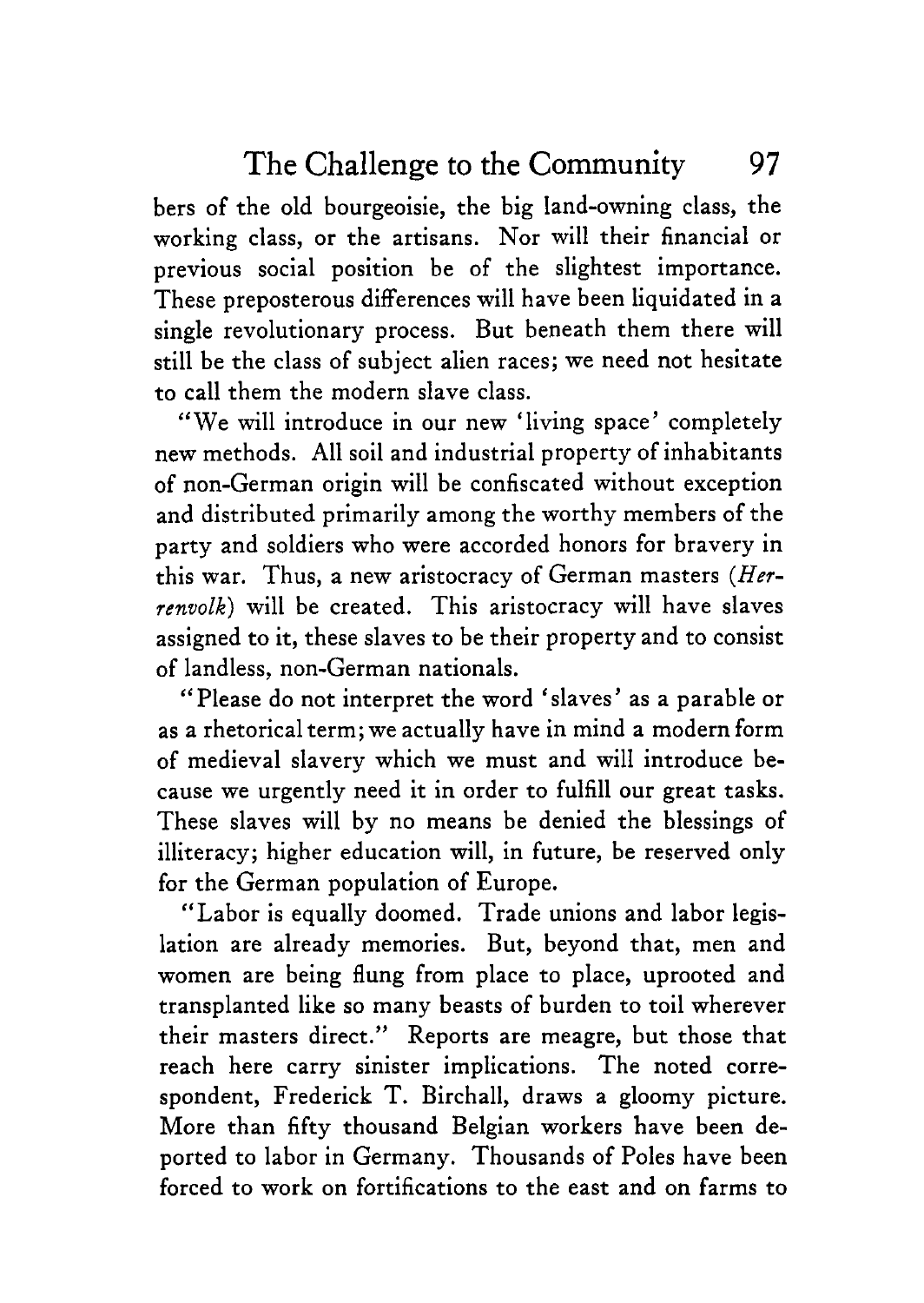the west of their former homes. Nineteen thousand Danes, their means of livelihood gone, have been driven to take employment in Germany. Uncounted numbers of Czech industrial workers are being deported to Germany and, in addition, some eighty thousand other laborers have been carried across the frontier under the latest labor law-which states that all Czech men between the ages of sixteen and seventy must work where their masters direct them to go. Between two hundred thousand and two hundred and fifty thousand Hollanders, mostly metal workers, have been forced to take jobs in Germany.

The slave countries, from which the Nazis expect to recruit their "great mass of the anonymous, the serving collective, the eternally disfranchised" are to be deprived of the benefits of culture as well. The famous Brussels University has been taken over and placed under the joint administration of an "educator" and a German lieutenant-colonel. Numerous Dutch anti-Fascist professors have been sent to concentration camps. Every vestige of Polish art and literature **is** being utterly destroyed, just as all the peoples are slated to be destroyed eventually through the fanatical hatred of the Nazis. Every Czech university is now closed and the building of Czech elementary and secondary schools is completely forbidden.

It is essentially intolerant, and imperiously demands "its own, exclusive, and unstinted recognition, as well as the complete transformation of public life in accordance with its views."

It has simultaneously crushed the ideal of social equality which the disciples of Christ have striven to realize. It declares that the inequality of human beings is a necessary inference from the racial principle.

Hans Hauptman, a prominent philosopher-theologian of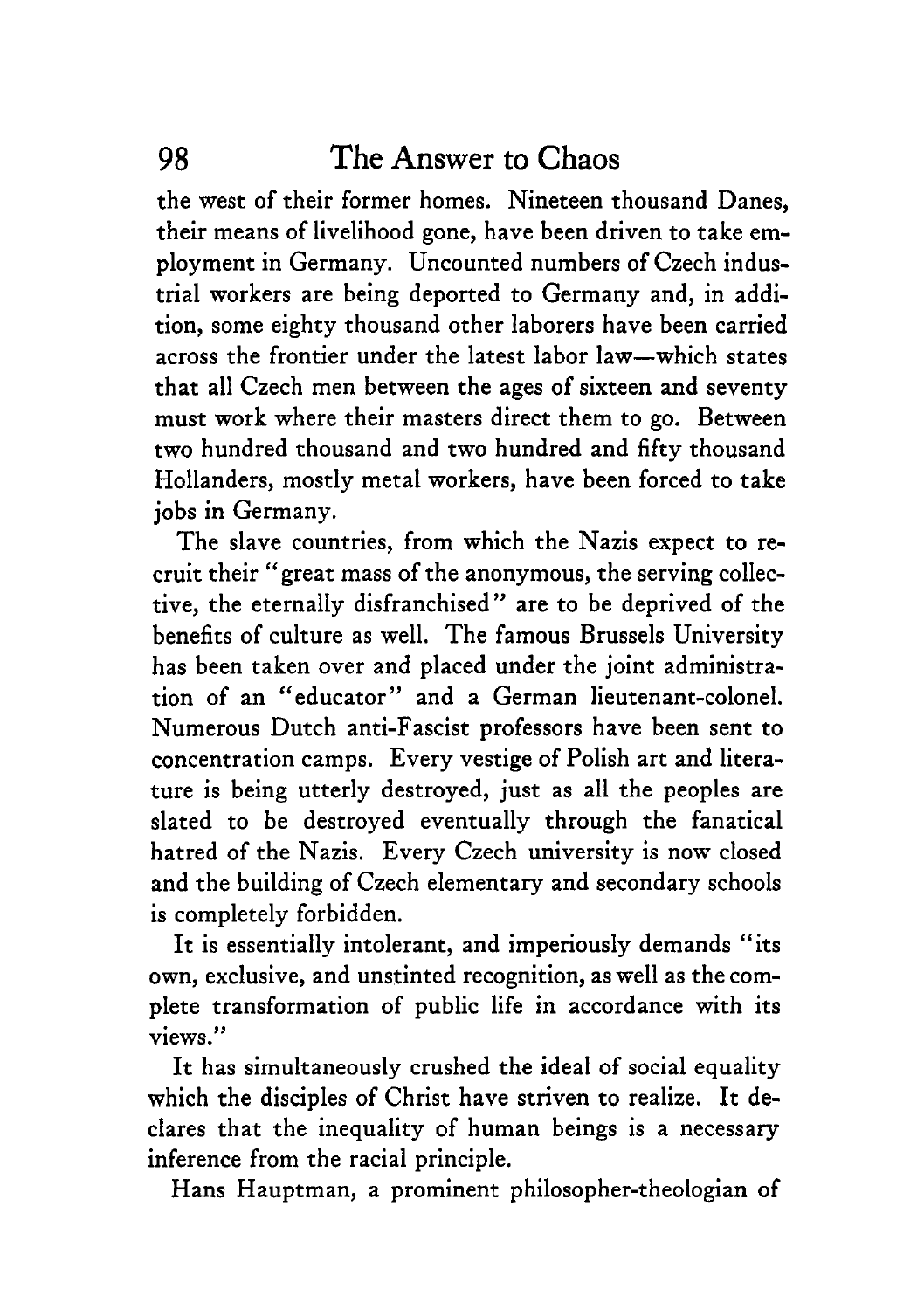Naziism has this to say: "The teaching of mercy and love of one's neighbor is foreign to the German race, and the Sermon on the Mount is an ethic for cowards and idiots." How can you build on that? It proposes to make of humanity a crippled horde of slaves. A new elite is to be established round the Fuehrer who is the supreme incorporation and incarnation of the idea of inequality. "Intoxicated in his youth by the fantastic nonsense of Gobineau, Hitler visualizes history and politics as above all a problem of race. For him the Aryans are the noblest stock in the world, the supreme builders of civilization, as the Jews are the arch-destroyers. The blood stream must, therefore, be kept pure from taint in the interest not only of the Aryan peoples, but of humanity as a whole . . . Anti-Semitism is no novelty in Germany, but only with the coming of Hitler has it been exalted into a maxim of state. The training of the people in racial doctrine is entrusted to Rosenberg, the high priest of the Nordic cult, whose spiritual home is Valhalla. For him, as for Nietzsche, Christianity with its gospel of pity, sacrifice, and love, is a slave morality. His ideal is a Germany weaned from the enervating pieties and united in mystical reverence for the race-state. The philosophy is a challenge, not to democracy alone, but to the Christian churches and Christian ethics as well."

Robert MacIver has well written in his *Leviathan and the People* (p. *26):* "This dark ruthless lawlessness, this rule of the jungle, is what the dictatorships oppose to the hopes and aspirations that have filled the literature of all the great civilizations of the past, and that came closer to achievement in the period preceding the Great War. 'Mankind is a zoological expression or an empty word' exclaimed Oswald Spengler, one of the advance prophets of Naziism, and the dictators have done all in their power to make it an empty word."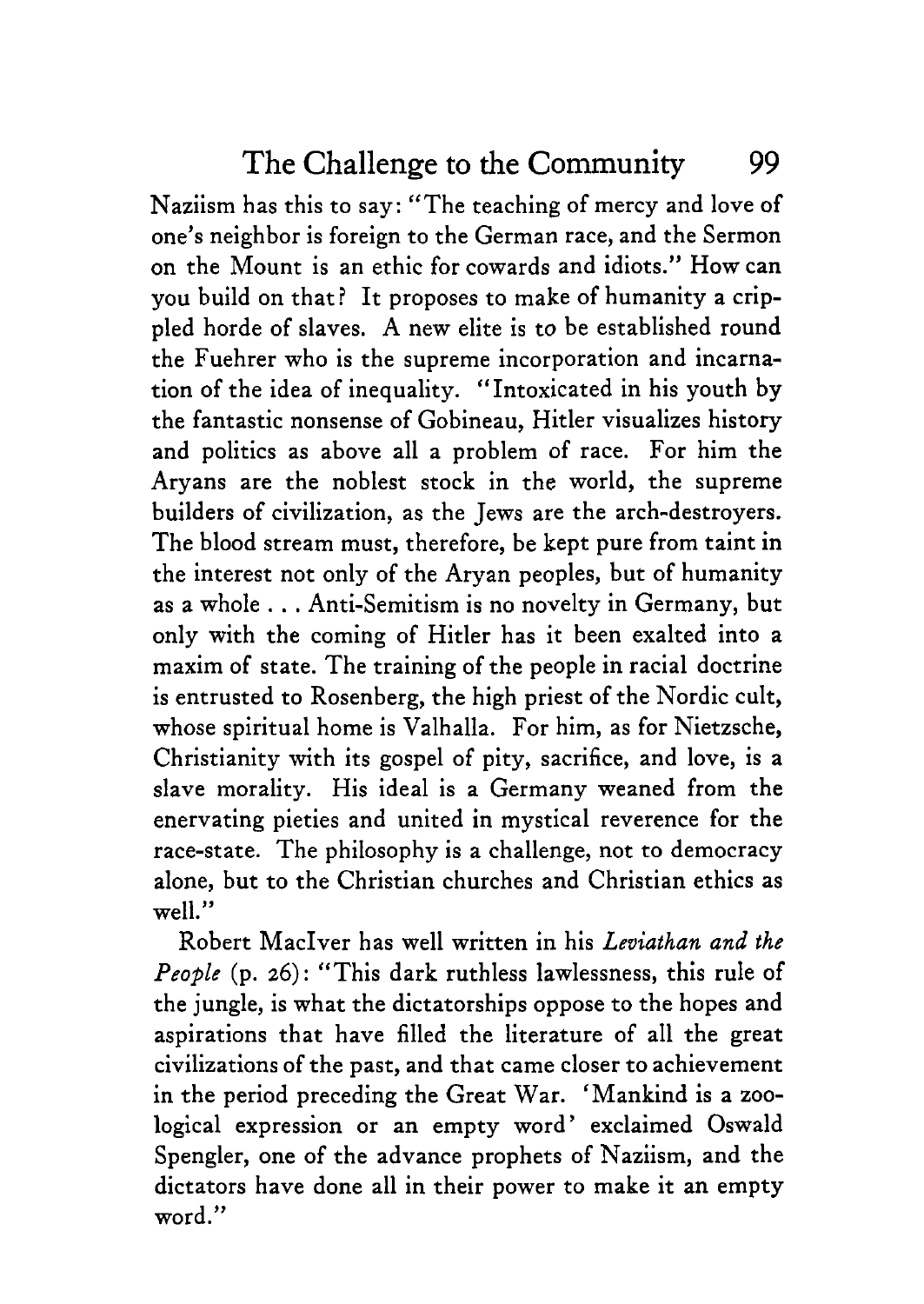The Christian philosophy maintains that we all live under one roof. This world is our home in which people of all races and religions live together. It is only as the members of this family of earth live in understanding and in good will that you can save this world from becoming a madhouse. When men learn to say to one another, "We are brothers," then hope and progress are possible. Now we have adopted that philosophy in our family relationships. Members of the same family live together. They do not wear the same clothes, they do not eat the same kind of food, they have different tasks to perform, and each has his own kind of pleasure. And yet, they live happily and peacefully under one roof because they have learned to make adjustments and have learned to deny themselves certain seeming rights and privileges for the sake of the group. "Each for all and all for each." That does not work hardship. Neither is it very difficult, because they love one another. They live for the common good.

Not only have we adopted this in family life, but that same conception prevails largely in the community. A city **is** made up of many citizens. Each has his own work to do; each has his own way of living and dressing with which no one interferes. If misunderstandings arise citizens do not settle their argument with a gun or a stiletto. In order to live in a community people have learned to make adjustments and practice consideration. The sense of community responsibility restrains their self-interest. Rugged individualism is not ragged individualism.

But where our world breaks down is that we have failed to carry this aspect of life which prevails in the family and the community into that larger relationship called humanity. Here you have fifty or sixty independent nations and groups. Each is dependent upon the other. Each needs something of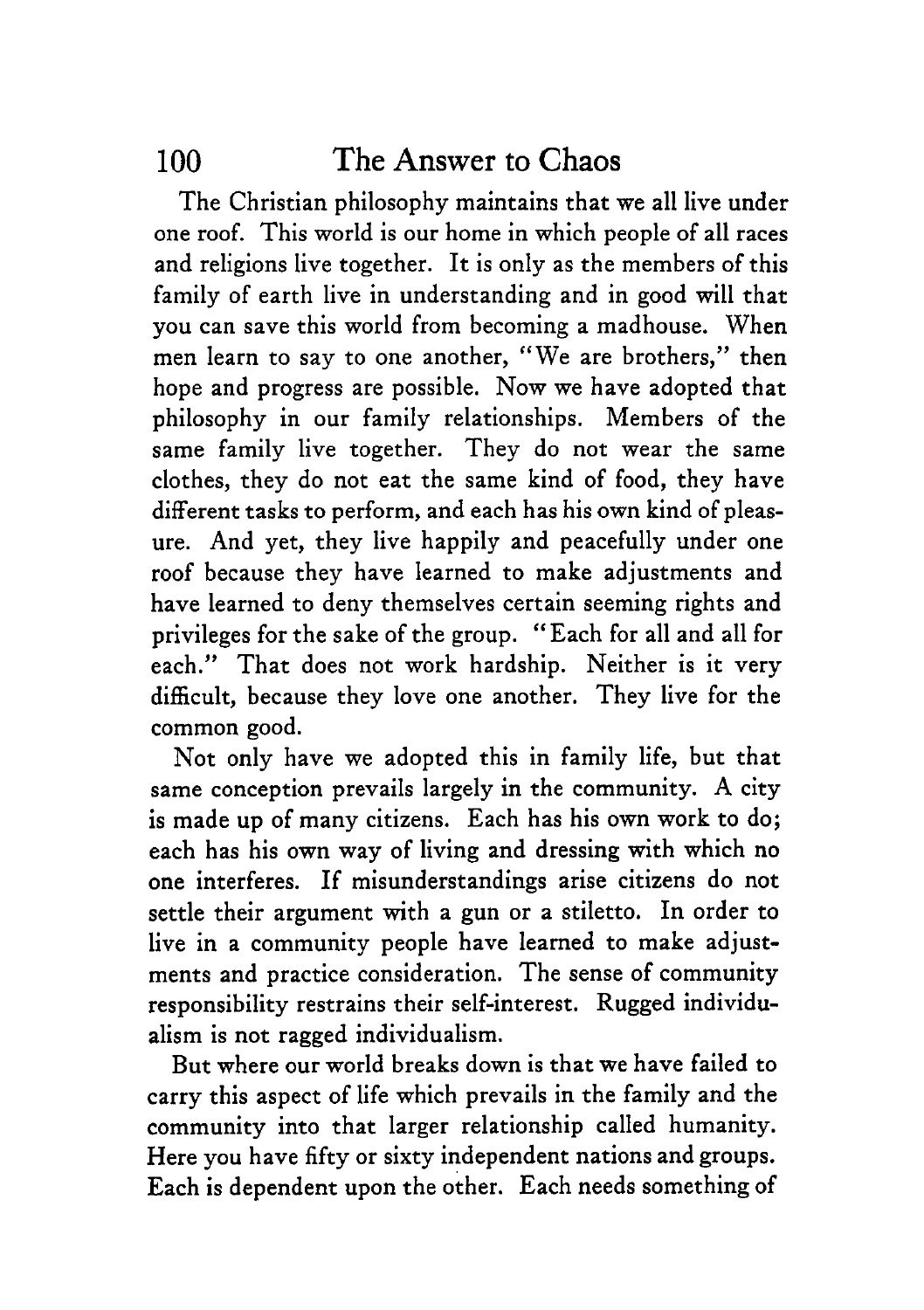what the other possesses. Not one can get along without the other. And yet each nation is demanding what the other has at the point of a gun. Some day the world is going to laugh at that and call it insanity. The hope of a new world rests not on the gangster philosophy of getting all you can with a total disregard of others, but in the establishment of a way of life in which men live together for the common good and each looks with appreciation upon the contribution the other makes to the sum total of well-being.

One of the greatest spirits who ever walked this earth looked out upon the world of his day and said, "I am a debtor to the Jew and to the Greek, to the bond and to the free." He had come to see that each race and nation makes its contribution to the sum total of human happiness. In that direction alone lies sanity and peace. When mankind seriously accepts the fact that we all live under one roof and that this earth is our common home, then a better day will come. Christianity does not separate men from one another by the barbed wire entanglements of racial, economic, social, or political frontiers; rather does it recognize the oneness of the world-family and the responsibility each has toward the other. In other words, Christianity creates a sense of oneness by creating the consciousness of kind. It is natural that a person should care more for those who are in his profession than for those in other professions. It is natural that one should care more for his own family than for those of other families. It is natural that one should care more for his neighbor than for a stranger. It may be of no great concern that some tribe in Central Africa is being decimated by a vague disease, but you will not let your sister die without care. We may not be greatly disturbed because unknown Chinese coolies are dying of hunger, but you surely will not let your next door neighbor starve to death. The reason is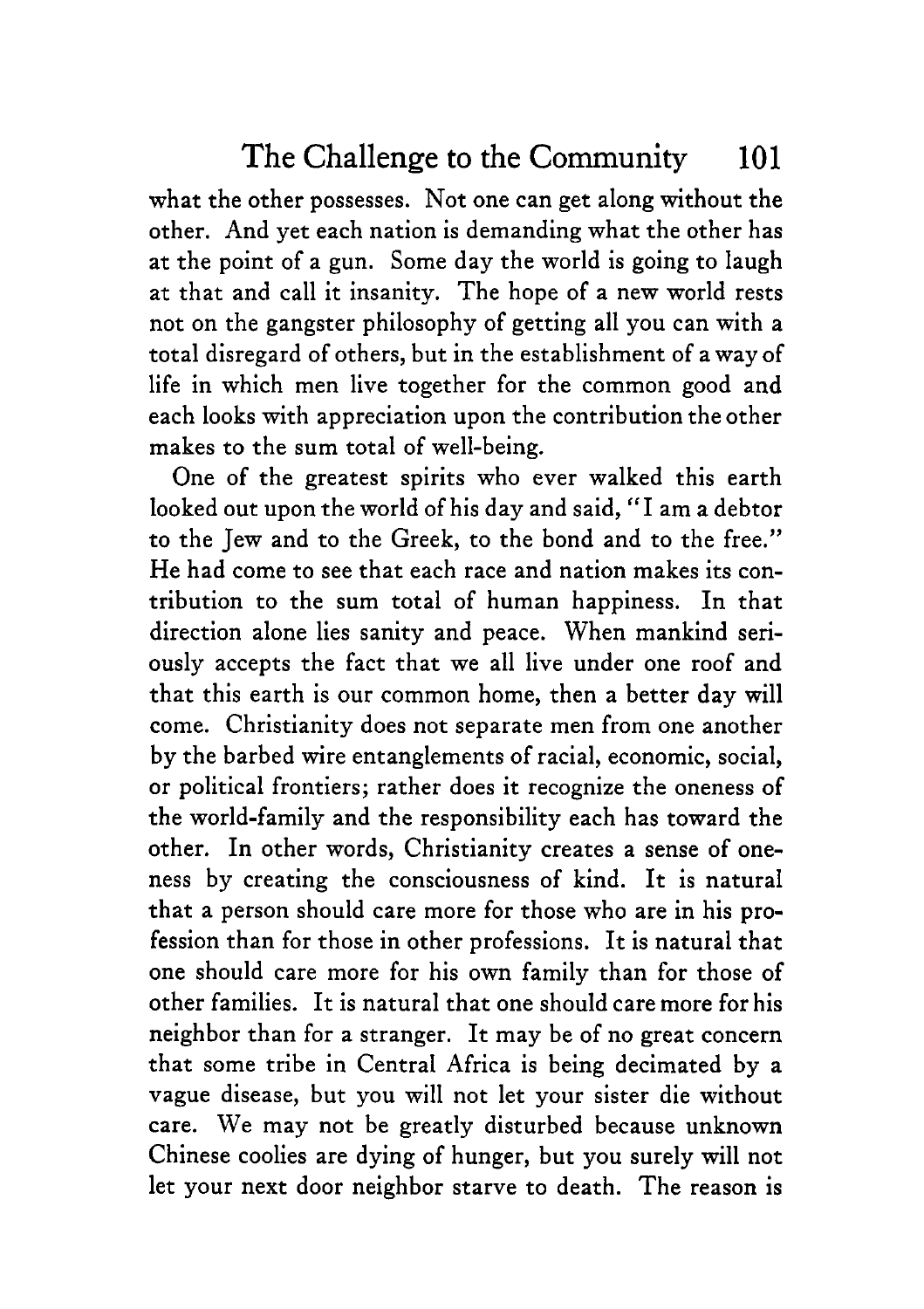that you feel a sense of oneness with those who are near to you. There is a consciousness of kind. When that conception of life becomes more and more a dominant philosophy there will be hope for the world, and only then will change be improvement. You can't hold the world together by ruthlessness. That is possible only by understanding and approach.

The religion of Jesus regards all human beings as brothers and sisters, and each is called to bear the burden of the other. The modern world has moved far from the Christian philosophy of community and it is paying dearly for it. So much of this world is subscribing to a kind of Darwinian belief in the survival of the fittest. It is so dreadfully blind to the fact that the struggle for existence of which Darwin spoke covers only one-half of human life and often only the lower half, forgetting the second and higher law which compels toleration, understanding, and good will.

If mankind is to set up a new scheme of things it can never be done by the sword, but by a cross; not by power, but by good will. The ruthlessness of contemporary dictators and the Axis philosophy is turning the world into a graveyard of hope, and giving Europe a bath of blood. You can never force people into a unity. You can't coerce good will any more than you can write the Twenty-third Psalm or the Fifty-third Chapter of Isaiah with a barge pole. It is true that there are some things that power can do. Power can crush; power can subdue; but power can never redeem mankind. Only love can do that.

Well do I recall that day when a weary, tottering old man came to see me. He was obviously in need of care and shelter. But that did not seem to be his first concern. He told me about his wants when I inquired about them, but I soon discovered they had nothing to do with his visit. Instead, he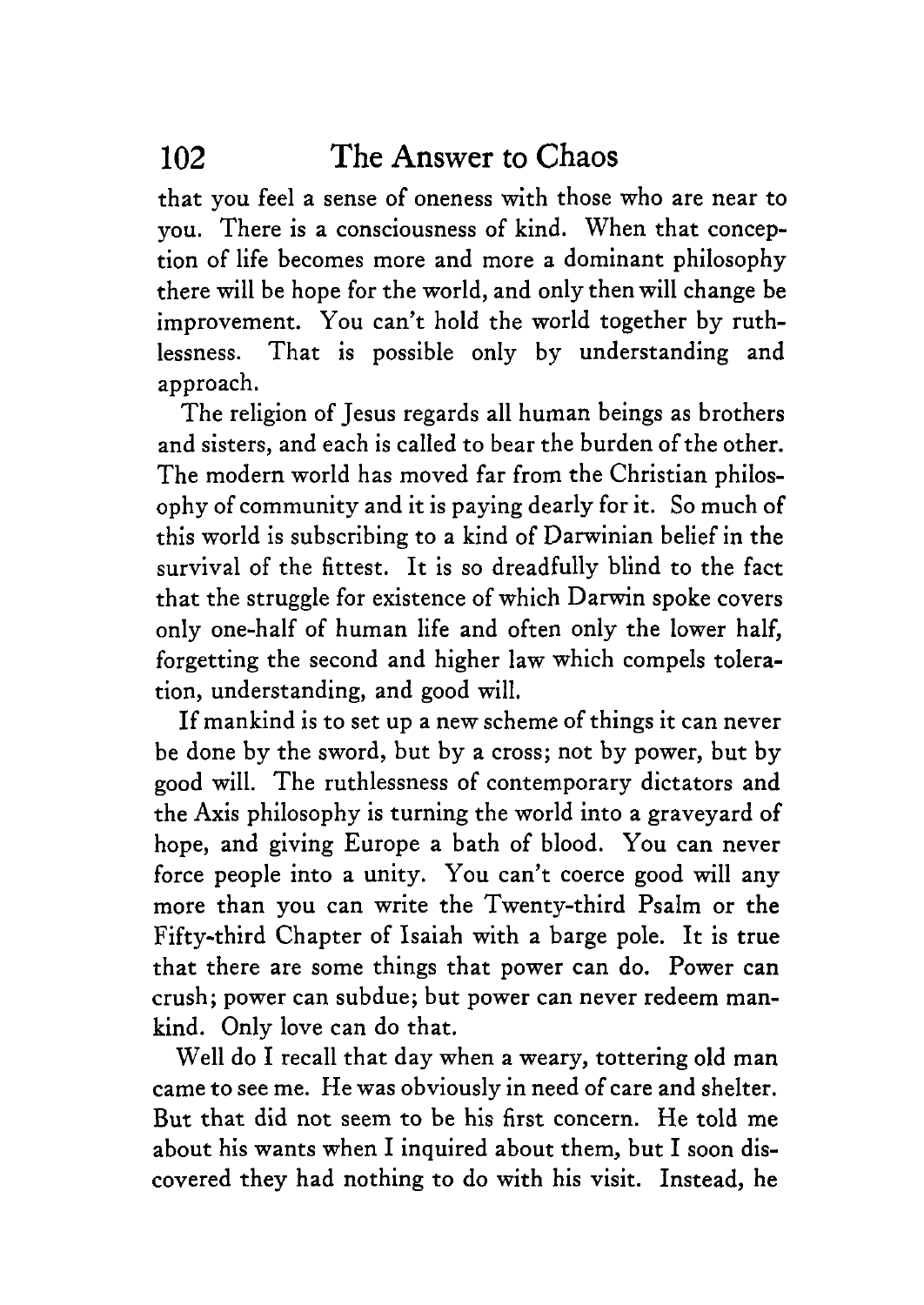wanted me to go on a very strange errand for him. He had several grown sons who had ceased to be interested in him; they refused bluntly to give him shelter and care. He had used every available means to force and compel them to make provision for him, but they simply would not listen. After he had failed in that respect he tried to gain the cooperation of the courts to compel his sons to care for him in his old age, but something had seemingly gone wrong there. Now he wanted me to use the authority of the church to compel his sons to make provision for him. He was convinced that force should be applied in bringing this about. Some days later I met one of these sons. It was obvious that there was a good deal of bitterness and resentment in his heart toward his father. He told me that when they were all little children the father was a tyrant in the home. He was ruthless in enforcing his authority; he cuffed and punished them fiercely upon the slightest provocation. If any of them earned a few pennies by running errands for neighbors, the father took their earnings away. They were mere children and could do nothing about it. The father was strong and they were weak. But in using power their father had not awakened kindness and good will in the minds of his children. Instead, it made them resentful. Then the years passed, the boys became men and grew strong, while the father became old and weak. Then the bitterness of early childhood expressed itself, and they determined they would assert their power now and cast their father off. The tables had been turned. Power changed nothing; it only changed places. Power cannot hold family life together. You cannot save **a**  home that way. There are some things power can do, but power has its definite limitations. Power alone cannot save a home. That is true of everything in this universe.

So it is of nations. Power really changes nothing. It sim-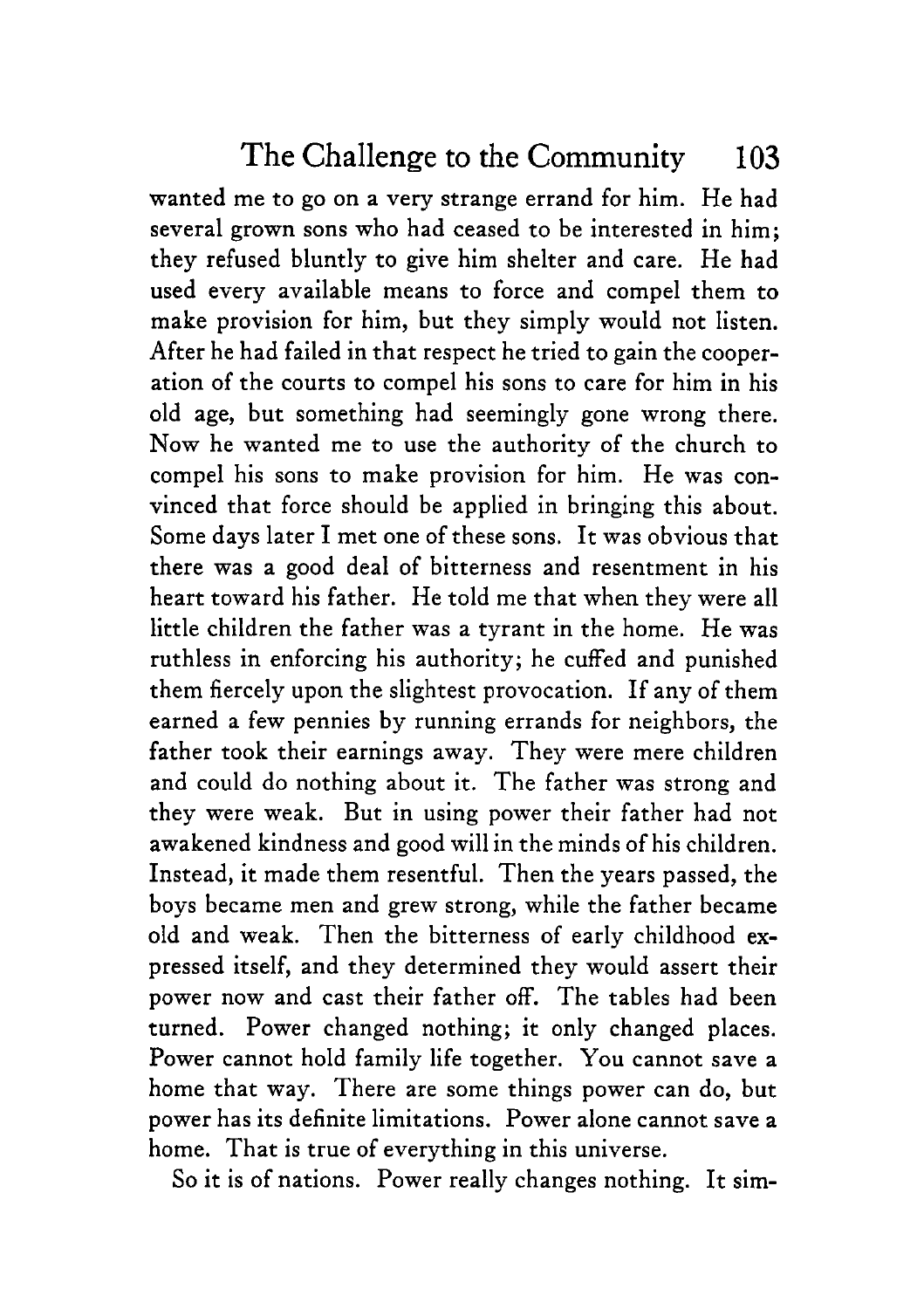ply produces the endless cycle until those at the bottom come again to the top and those at the top are hurled again to the bottom. It does not solve the problem of civilization, but only multiplies that problem. Power of itself cannot bring in a new world order. That is true not only of human power, but also of divine power. Sometimes people will say, "If God has all power why does He not do something about it?" Well, the simple fact is that power alone can never make a new world, not even God's power. It can defeat, it can crush, it can subdue, but it cannot save. Only love can do that. It is this which we must recover.

Now let us frankly admit that the weakness of contemporary democracy lies in the fact that all too often it has lost sight of others. If there is one thing which must be recovered if our way of life is to survive it is this consciousness that we are all brothers living together for the common good. All too often have we conceived of democracy in terms of selfinterest. To all intent and purpose the way of life to which we give the name "democracy" has lost the community content. When all is said and done, the average man is too disposed to interpret democracy as demanding one's rights. We go to it saying, "What is there in it for me?" We are forever inquiring of it, "What can I get out of it?" Democracy is so often undiluted and crass self-seeking which has no interest beyond the individual. So often democracy in this country breaks down five miles from the town pump. Well do I recall one day standing in line in a polling precinct. **A** party leader approached a person who was immediately ahead of me waiting his turn to vote. Although it was quite contrary to law, this political partisan was trying to make a last effort to win a vote. I did not hear all he said, but as he walked away the last thing he said was, "After all, you have to look out for yourself."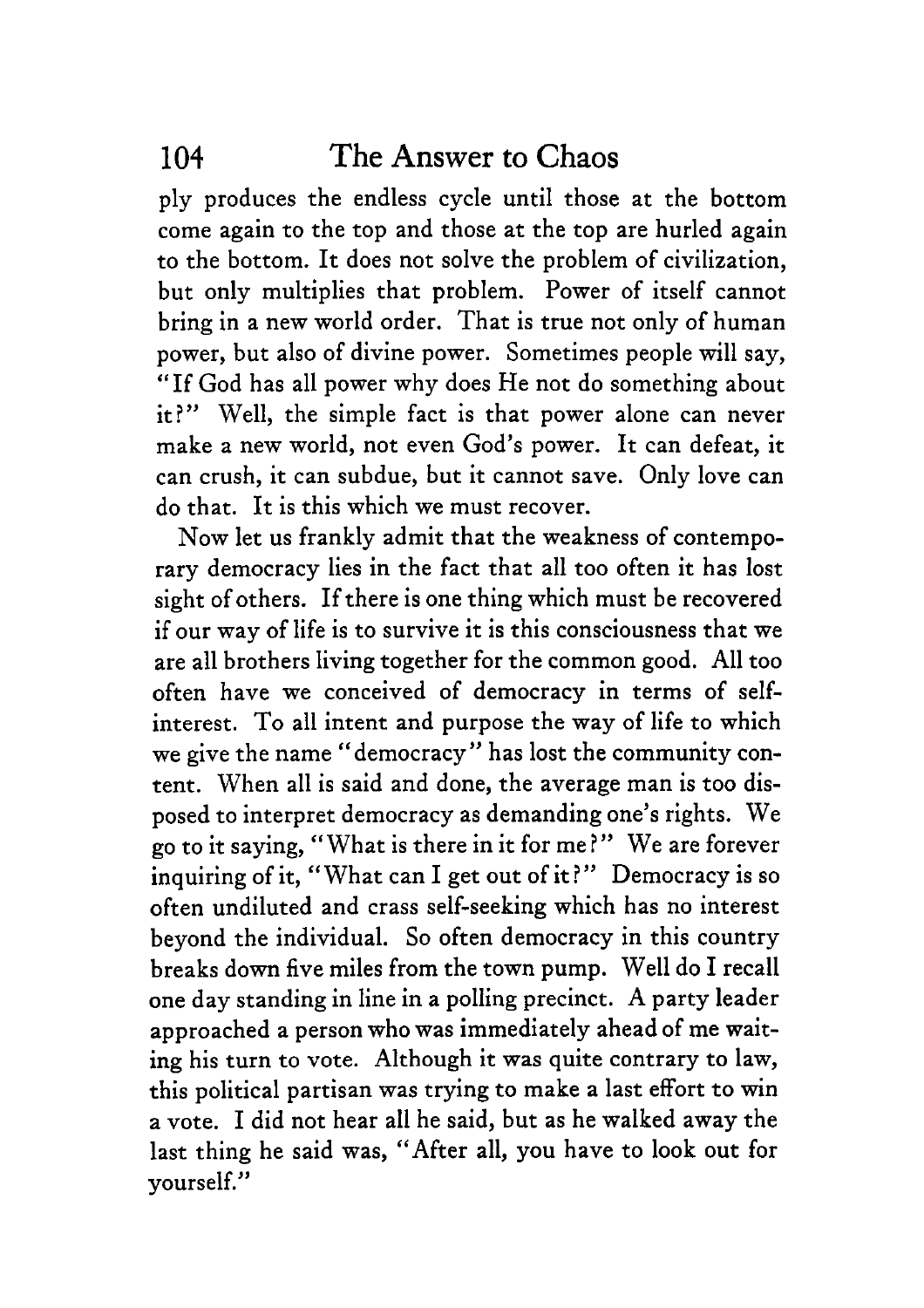To ever so many, that has become the motivating consideration of democracy. We have exploited the land, draining it dry of its nourishment, and we have made of it a dust bowl. We have exploited the machine until it receives more prominence than man, and the thing which is created receives more consideration than the creator. We have exploited science until it has become an instrument of destruction. We have exploited one another, placing class against class, race against race, group against group. This concept of democracy has left us hopelessly divided. We have fallen apart into bickering groups, each fighting for some personal advantage. It has made our democracy soft and slack. We have been willing to tolerate any kind of social doctrine, economic philosophy, and political ideology so long as it did not interfere with what we wanted to get out of it for ourselves. There has been so little dedication of something outside of ourselves. Instead of sacrificing, we have become selfish; in place of discipline we have become soft; in place of singing, we have become badly frightened.

That was not the conception which our forefathers built into the ideal. Freedom was for them something beyond themselves to which they gave the last full measure of devotion. They did not ask, "What will it bring us ?" but rather, "What can we give to it?" They did not interpret it in terms of exploitation, but in terms of responsibility. Whether or not liberty will forever perish from the earth, whether our American way of life will survive, will largely depend upon whether there are enough left who care to dedicate themselves to that finer concept of democracy which over-rides all self-seeking. Whether there is time enough for that, who knows? I recall one day in the midlands of England in *<sup>a</sup>* little burying ground by a village church seeing an hour glass upon a stone pedestal. It had this inscription, "Traveler, it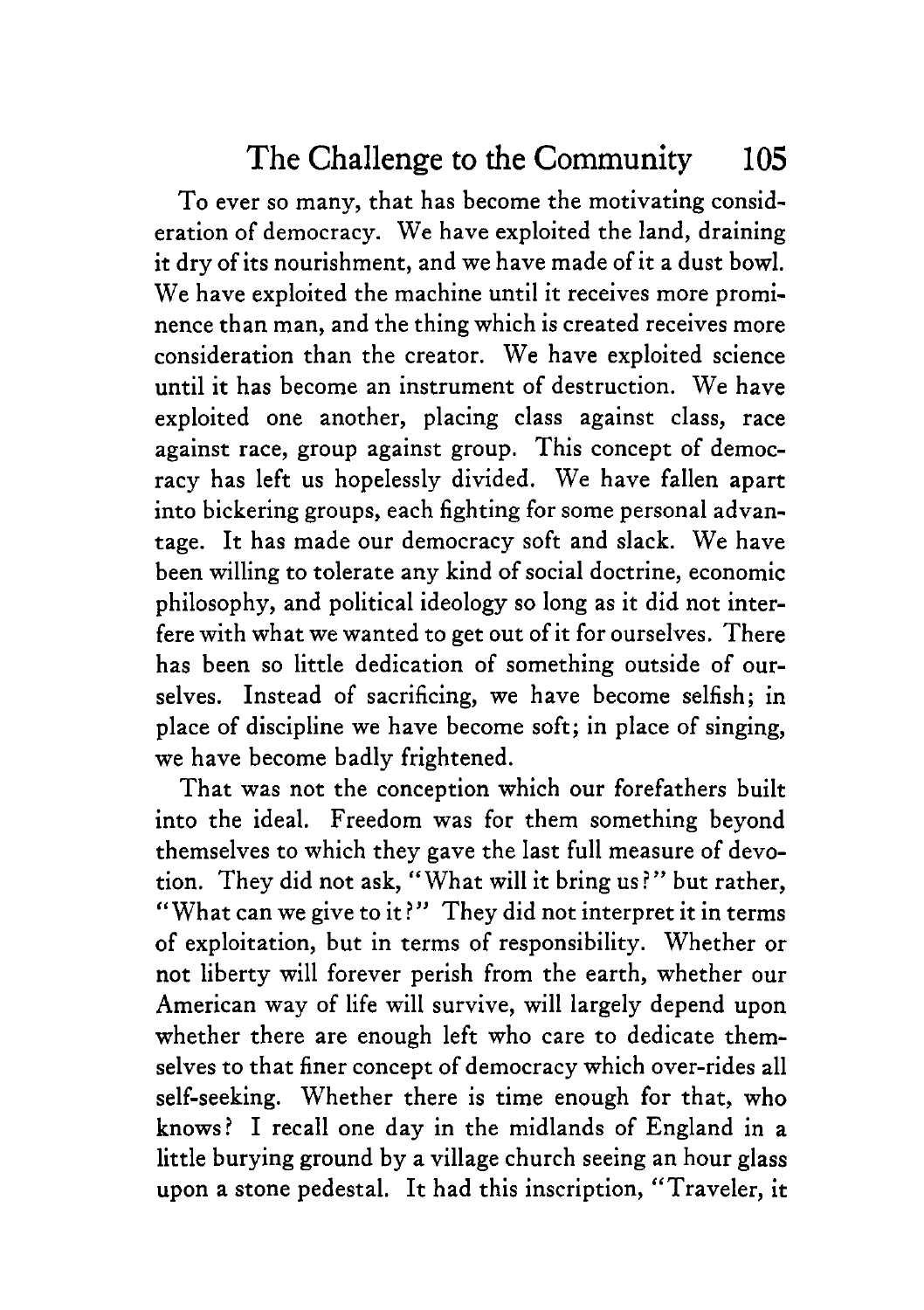is later than you think." That is grimly true of our way of life.

It is this conception of life which answers the chaos of today and provides the only adequate solution to every pain, every heartache, every disillusionment, every dilemma, socially, politically, economically, and internationally. The ultimate hope of the world rests in the way of linked hands, of men who live with good will. More and more that fundamental conviction must take hold of our American democracy if it is to survive, indeed, if it is to be worth surviving. I, for one, am not greatly disturbed about the future of democracy if we can really make it work among us. I believe enough in the innate good judgment and inherent good sense of mankind so that if we can put into practice what we mean by our way of life, democracy will not perish from the earth. Let us say it frankly that in spite of all the hazards the danger to our democracy is not without, but within. The supreme task for us is to make it real. We must make democracy more effective by deepening the conscience toward the community. If the way of life in which we believe were to function fully and completely there would be no ignorance and illiteracy; there would be no disease and hunger; slums, sweat shops, and ghettos would be unknown; unemployment would not exist, and the disparity of standards of life between those at the top and those at the bottom would forever pass away. The trouble with us is that the dream of the reality is greater than the reality of the dream.

We have talked ourselves red in the face about democracy. But what has come of it? We have done so little about it. We have kept it in the realm of romance and speculation. We have spent so much time debating it that we have had no time left to demonstrate it. We have dealt with it as a juggler deals with ivory balls-we keep it floating in the air.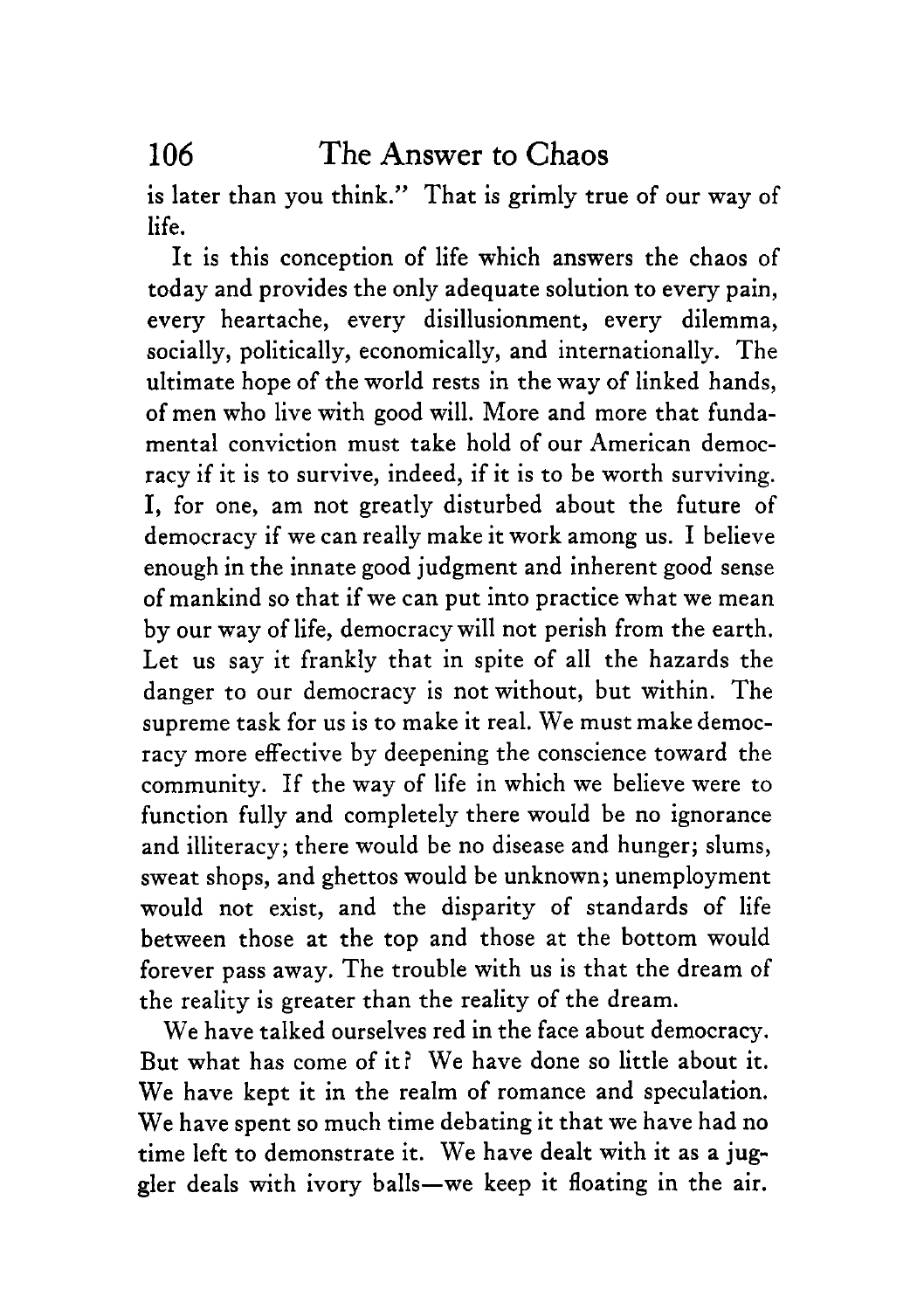Democracy is not only liberty, but fraternity also. The galling inequalities, the terrifying anti-social practices, have made our democracy a laughing-stock in the world. The greatest contribution we can make and must make if our way of life is to survive is to practice what we preach and preach what we practice. It would be a good thing if we would read again soberly the report of the Brookings Institution of ten years ago: "Thus it appears that one per cent of the families at the top receive practically as much as **42** per cent of the families at the bottom." In my city a few years ago onefourth of the people lived in part or in whole upon one form or other of federal, state, or city relief, and that out of a population of seven and one-half millions. We seem to have built our order upon human suffering rather than upon human sympathy; upon greed rather than good will. A few years ago the ill-fated American gunboat "Panay" was riding at anchor in the Yangtse River in China when a Japanese bombing plane let loose on it a barrage of explosive bombs. The whole nation was shocked and enraged, and rightly so. But when the fragments of those bombs were examined it was discovered they had been made in Wilmington, Delaware. So it is possible for democracy to permit itself to be destroyed by its own greed. To personal initiative there must be added social responsibility if democratic people are to fulfill their mission.

Dr. Santayana, that distinguished New England savant, addressing a group of students in a New England university, said, "If it were given to me to look into the heart of a man and find there no good will, I would say, 'you are not an American."' Whether or not that has always been true, I do not propose to debate here, but I do know that unless that actually comes to pass we can never hope to maintain a government of the people, by the people, and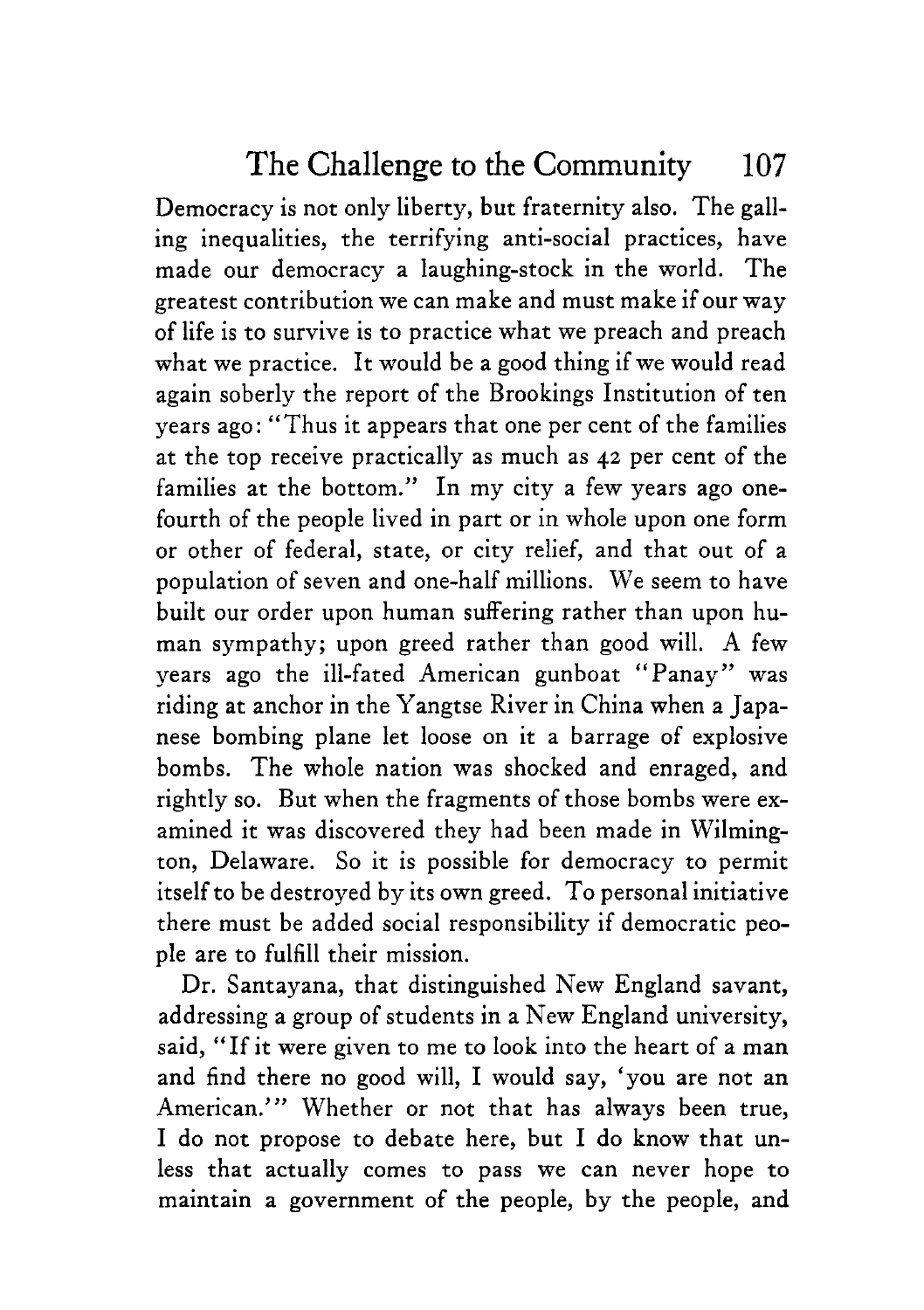for the people. The way to a new world is not by Corsica, but by Galilee.

May I make two concluding observations about this Christian concept of the community or consciousness of kind: first, I would like to say that it is exceedingly practical. It is workable in the everyday world in which we live. It is possible to integrate it into our world processes. **A** great deal is being said these days about brotherhood. Ever so many books have been written on that subject. Lectures on that theme are about as common as cranberries on Cape Cod bog land. One is almost surfeited with the theme. One day I went to the New Testament to find what Jesus of Nazareth said about that word. I discovered that He said nothing about it. He never once used the word. **As** a matter of cold fact, the word brotherhood is not found anywhere in the New Testament. That seems strange, but it is the truth. Never once did that word fall from His lips. He had absolutely nothing to say about brotherhood. But He had a great deal to say about being brothers, and that is different. He did not invite men to accept an intellectual proposition, but, rather, He invited men to enter into an experience.

The second observation is this : it is not only practical, but it is unchangeable. It is as true today as when the words fell from His lips on the hill back of His home. The Christian religion rests upon that conviction, and it has never abandoned nor changed its philosophy. It is true for this generation and for every generation. It is for this world and for every other world. Therein, I think, lies a fundamental difference between the Christian philosophy and the ideologies which are so much to the fore today. I have been reading recently the political pronouncements of the dictators of the modern world. I have read what they had to say about their principles and platforms. In that reading I have made a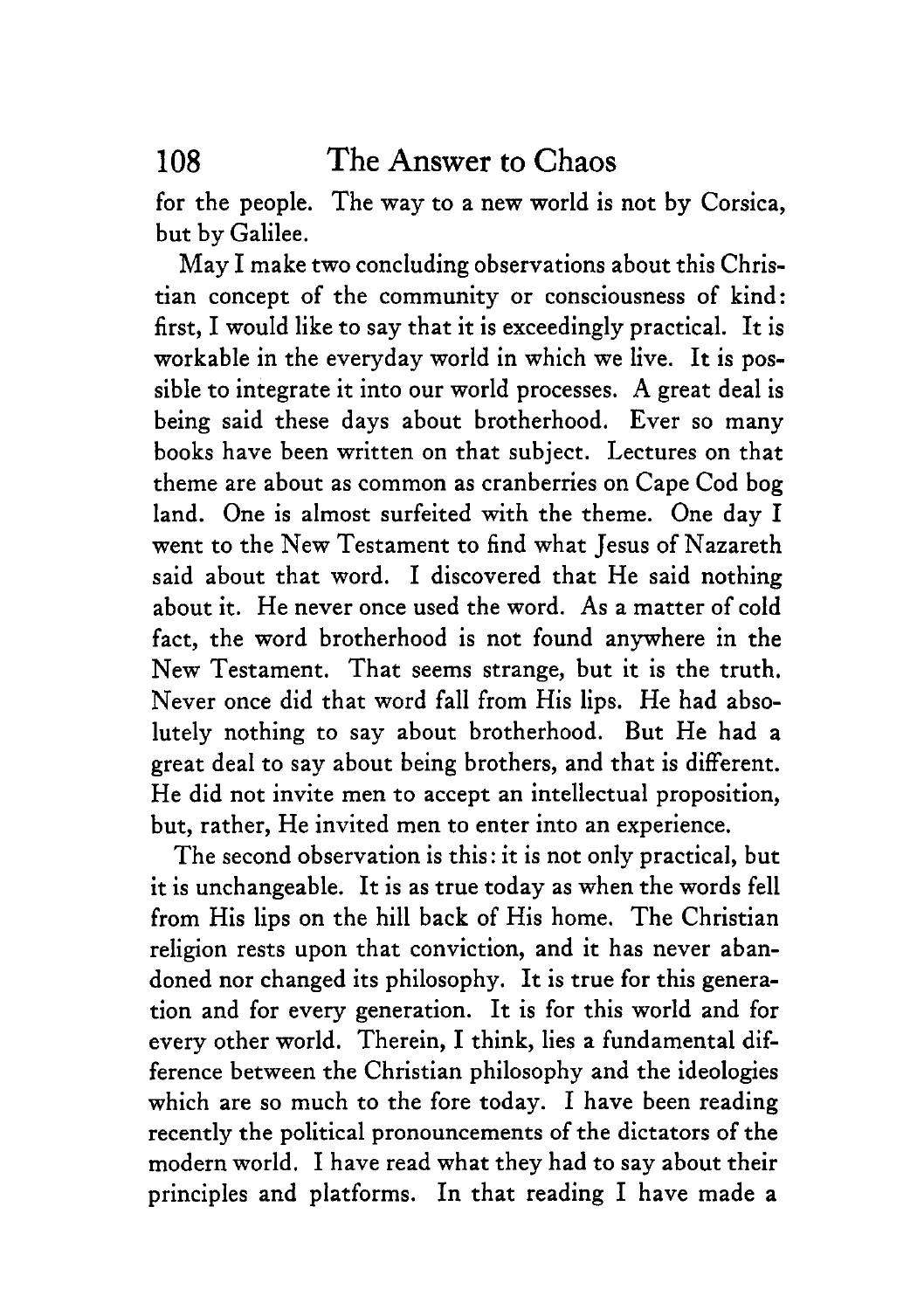sobering discovery. They are forever changing their principles. There was a time when *Mein Kampf* was the gospel of new Germany. Every Nazi disciple was compelled to read it. It had to be sold in all the bookshops of Germany. I know because I have seen them there. It was to be the basis for the so-called new order. Strangely enough, that book has been withdrawn from circulation now. It is no longer on sale in the bookshops of Germany. It is no longer compulsory reading for the members of the Nazi party. It is no longer the Bible of the new era.

And why, you ask? Because in that book Hitler swore eternal hatred and bitterness toward Russia. It was the eternal foe of the New Reich. But now, after fifteen years, they have become political bed fellows. What was true fifteen years ago is a lie today. It has changed its political philosophy. The political platform of 1926 has already become outmoded in **1941.** That is true not only of Naziism, but that is also true of communism. Fifteen years ago the Soviet regime appealed to mankind to embrace its political philosophy because it would forever end war and bring in a golden era of peace. It was dedicated to that fundamental proposition. Its one supreme goal was peace on earth. But after a short fifteen years, that, too, has been cast aside and changed. One year ago in January, the snows of Finland became drenched with the crimson blood of the brave, good men whose only sin was that they were in the way. The Soviet Government abandoned its principle of peace and in its place put the philosophy of power. You see, what was true fifteen years ago is a lie today. How can you build a world order upon a philosophy which is so unstable as to be altered every few years? How can you possibly erect a permanent civilization by a philosophy which is discredited by its founders every fifteen years? But the Christian philos-